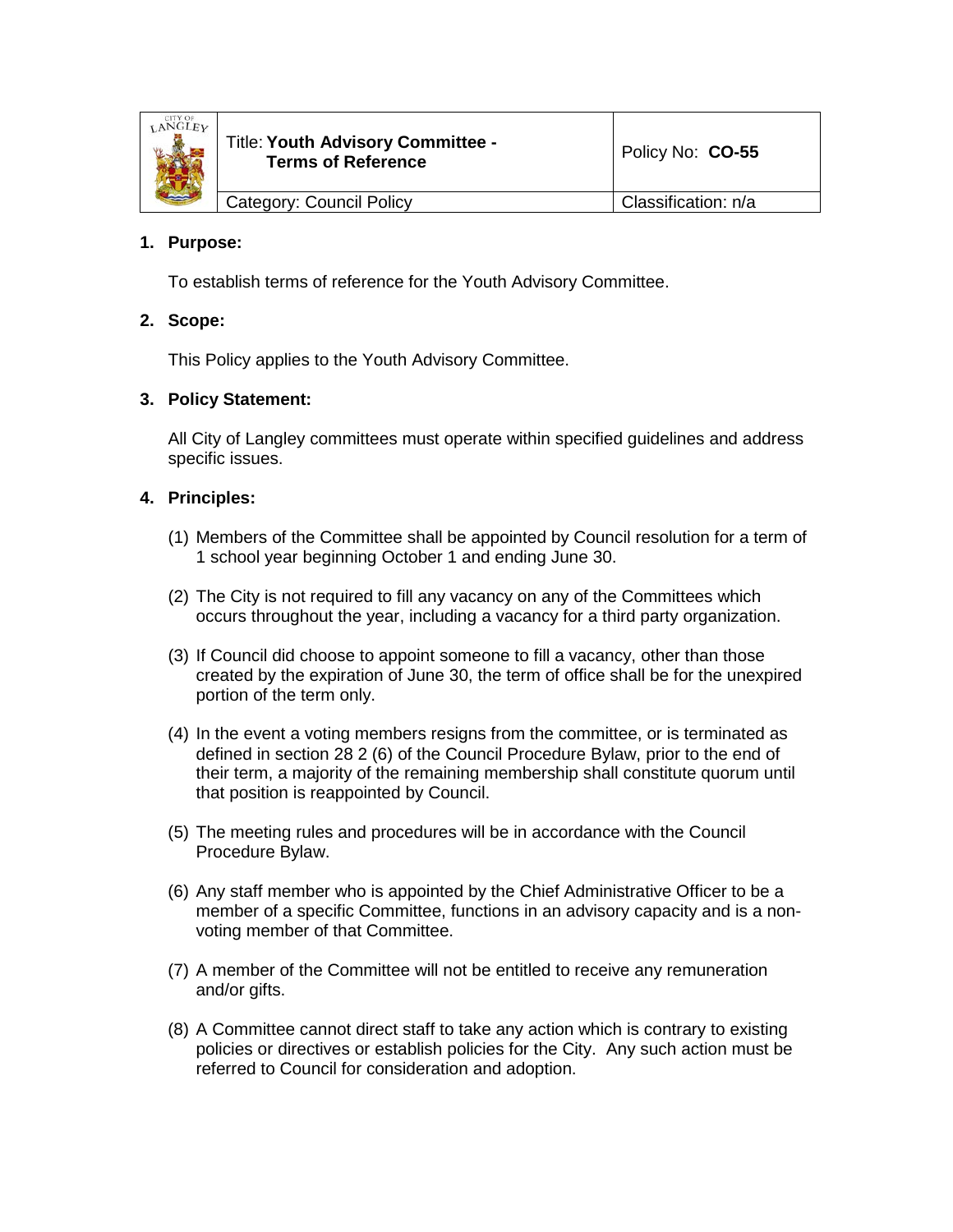- (9) The staff member assigned to the Committee or the Chief Administrative Officer may advise the Committee of existing policies or directives and the need to refer the matter to Council prior to taking any action
- (10) A Committee does not have the authority to commit funds, enter into contracts or commit the City to a particular course of action.
- (11) Approval
	- (a) On routine matters, such as organizing or setting up yearly or ongoing events or projects which do not have budget implications or have received prior budget approval, the Committee may make decisions without the approval of Council, provided that the Committee works with the staff member assigned to that Committee on those matters.
	- (b) On broader matters, such as organizing or setting up major or unusual events or projects which do have budget implications, the Committee must receive prior approval from Council.
	- (c) On matters of which the Committee is unsure of its authority, the Committee must request the opinion of the Chief Administrative Officer.
	- (d) Any Committee projects or works which are proposed to be constructed or take place on City property must first be approved by the appropriate City authority.

#### 5. **Committee Purpose**:

The purpose of the Youth Advisory Committee is to:

- (1) Advise Council, staff and the community about current youth issues;
- (2) Make recommendations on youth strategies, initiatives and policies;
- (3) Identify and review opportunities for strengthening the City's existing youth programs and services;
- (4) Review and consider requests and representations from individuals and organizations with regard to youth services;
- (5) Serve as a liaison between youth and youth serving agencies and Council;
- (6) Provide an opportunity for youth to gain valuable leadership skills and to obtain better knowledge of community development within the City.

#### **6. Composition**

The Youth Advisory Committee shall be made up of a maximum of eleven (11) people and have the following composition: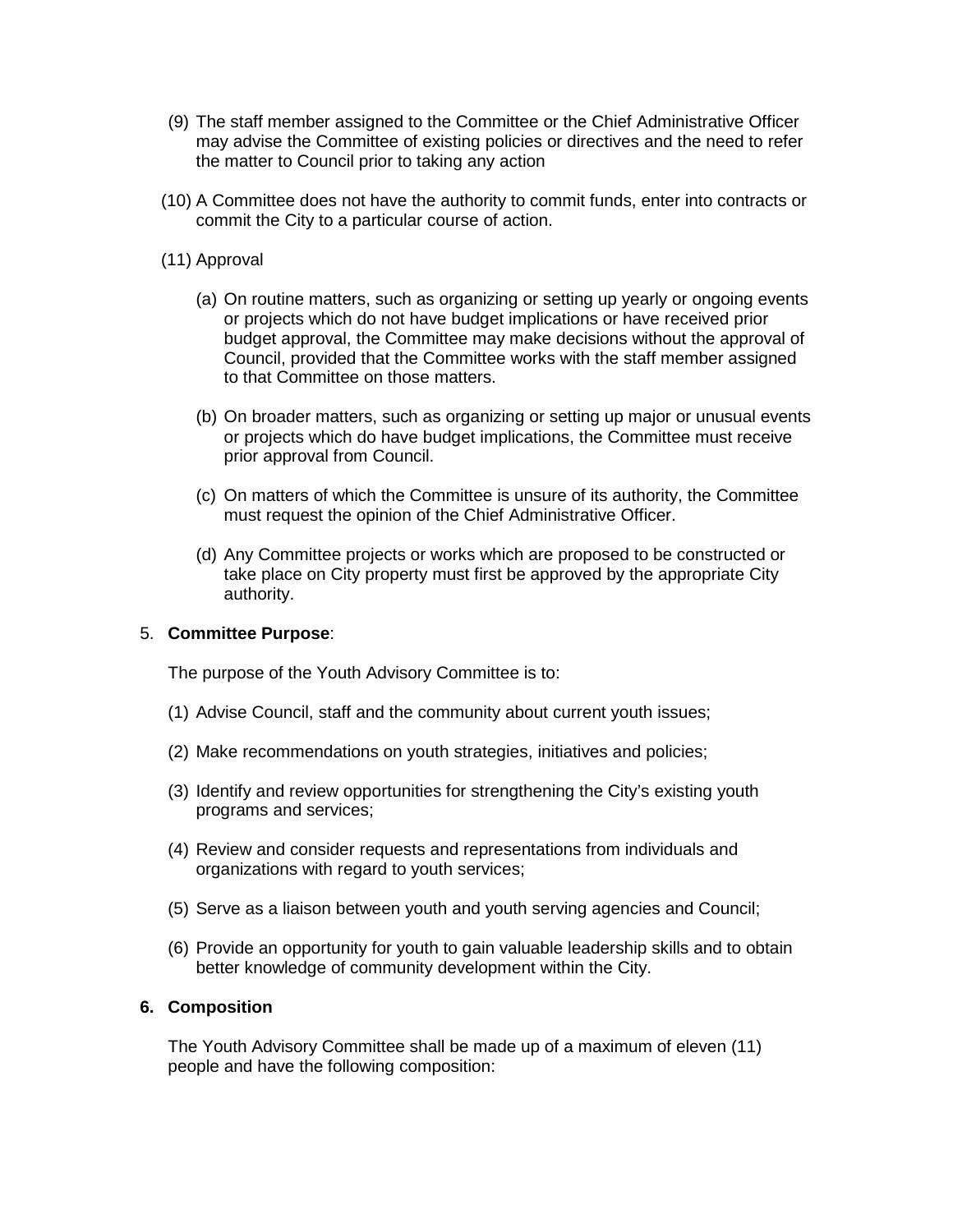- (1) 1 voting member, preferably a City of Langley resident and in Grade 8, nominated by the Principle of H.D. Stafford Middle School;
- (2) (a) 1 voting member, preferably a City of Langley resident, nominated by the Principle from each of the following schools:
	- Langley Fundamental Middle & Secondary School,
	- Brookswood Secondary School,
	- Aldergrove Community Secondary School,
	- Walnut Grove Secondary School,
	- Langley Secondary School,
	- Langley Fine Arts School,
	- R.E. Mountain Secondary School,
	- D.W. Poppy Secondary School,
	- Vanguard Secondary; and
	- Langley Education Centre

who are at least 15 years old;

- (b) if each of the above schools is not represented, additional representatives may be appointed (to reach the maximum composition of 11) from section
- (1) or from secondary schools in Langley School District No. 35.
- (3) 2 voting members from post-secondary institutions, preferably a City of Langley resident, who are persons between the ages of 15 and 24; and
- (4) 1 non-voting member who is a member of Council.
- (5) A Chair and a Vice Chair shall be elected from the voting members of the Committee.

### **7. Staff Support**

The following staff shall provide support to the Committee:

• Director of Recreation, Culture & Community Services or his/her designate

### **8. Meeting Time**

Meeting times determined by the majority of the committee members; typically 3:30 p.m. - 4:30 p.m.

#### 9. **References**